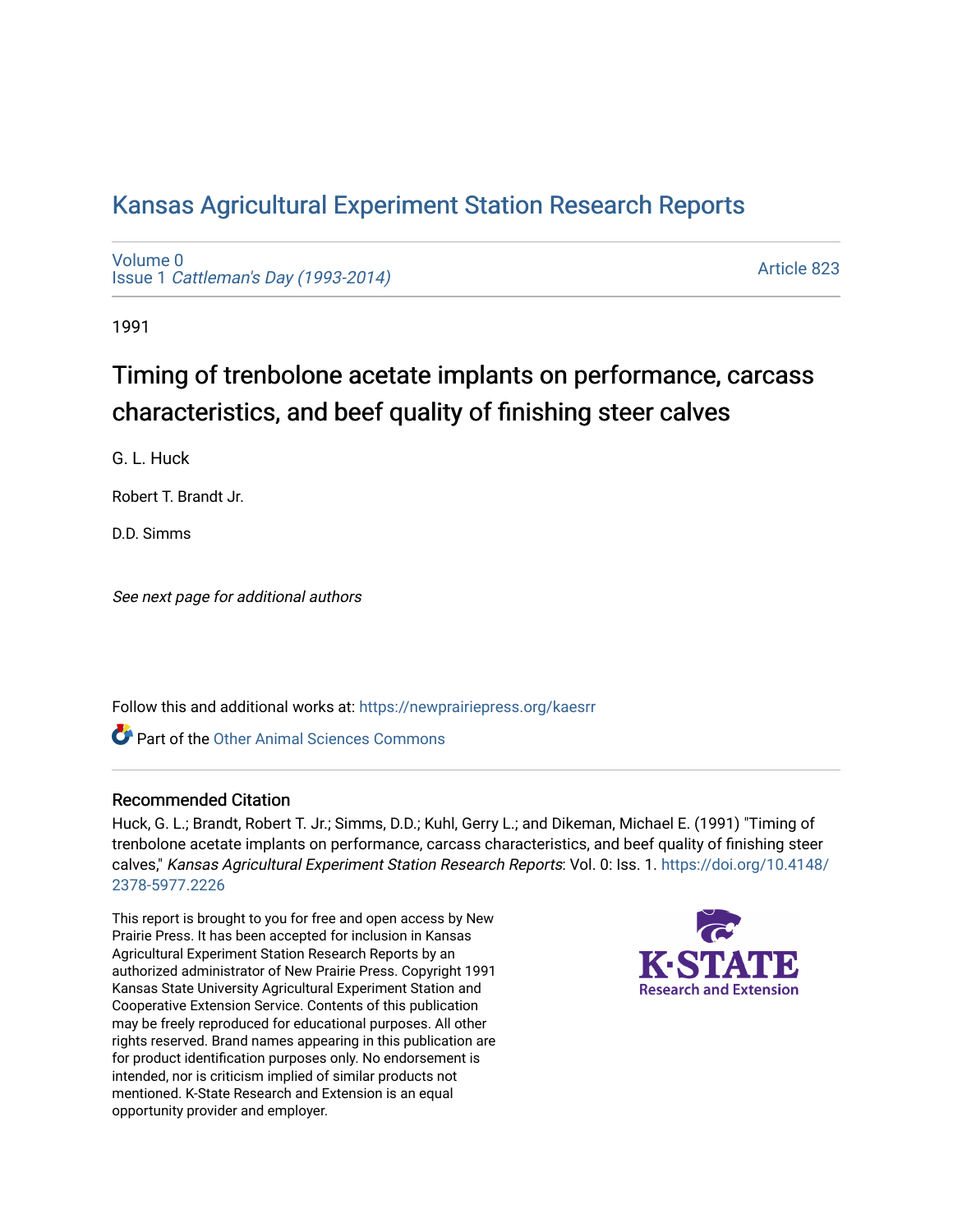## Timing of trenbolone acetate implants on performance, carcass characteristics, and beef quality of finishing steer calves

## Abstract

Angus and Angus-cross calves (632 lb) were utilized in a finishing study to evaluate the effects of implanting with estradiol and progesterone (Synovex-S®) and(or) trenbolone acetate (Finaplix®) on performance of finishing steers. Over the entire finishing period (117 d), implanted steers had higher (P<.05) daily gains and were more efficient than nonimplanted steers. Carcasses from implanted cattle had heavier (P<.05) hot weights and larger (P<.05) ribeye areas. Steers implanted with Finaplix had larger (P<.05) ribeye areas than those implanted with Synovex only. Marbling scores and quality grades were not affected by implant treatments. Rib (9-10-11) sections from implanted steers were heavier (P<.05) as a result of both heavier (P<.05) bone and soft tissue weights. However, no differences in percentages of protein, fat, and moisture were detected by proximate analysis of the soft tissue. Concomitant use of Finaplix with Synovex-S did not affect performance of Angus and Anguscrossed steer calves.

## Keywords

Cattlemen's Day, 1991; Kansas Agricultural Experiment Station contribution; no. 91-355-S; Report of progress (Kansas State University. Agricultural Experiment Station and Cooperative Extension Service); 623; Beef; Trenbolone acetate; Performance; Carcass traits; Chemical composition

### Creative Commons License



This work is licensed under a [Creative Commons Attribution 4.0 License](https://creativecommons.org/licenses/by/4.0/).

### Authors

G. L. Huck, Robert T. Brandt Jr., D.D. Simms, Gerry L. Kuhl, and Michael E. Dikeman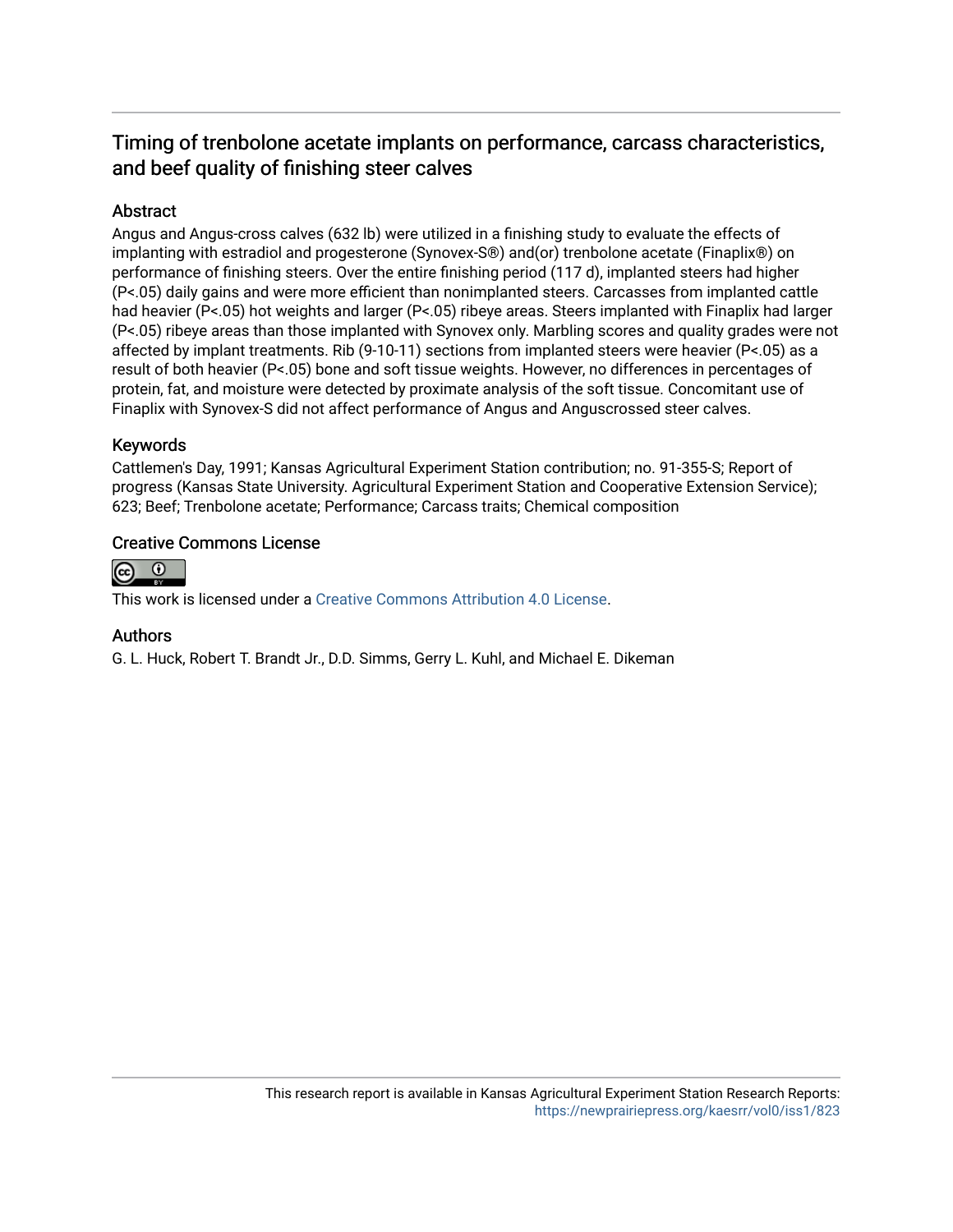#### **TIMING OF TRENBOLONE ACETATE IMPLANTS ON PERFORMANCE, CARCASS CHARACTERISTICS, AND BEEF QUALITY OF FINISHING STEER CALVES**

*G. L. Huck, R. T. Brandt, Jr., M. E. Dikeman, D. D. Simms, and G. L. Kuhl*

#### **Summary**

Angus and Angus-cross calves (632 lb) were utilized in a finishing study to evaluate the effects of implanting with estradiol and progesterone (Synovex-S®) and(or) trenbolone acetate (Finaplix®) on performance of finishing steers. Over the entire finishing period (117 d), implanted steers had higher  $(P<.05)$  daily gains and were more efficient than nonimplanted steers. Carcasses from implanted cattle had heavier (P< .05) hot weights and larger (P<.05) ribeye areas. Steers implanted with Finaplix had larger  $(P<.05)$  ribeye areas than those implanted with Synovex only. Marbling scores and quality grades were not affected by implant treatments. Rib (9-10-11) sections from implanted steers were heavier  $(P<.05)$  as a result of both heavier  $(P<.05)$  bone and soft tissue weights. However, no differences in percentages of protein, fat, and moisture were detected by proximate analysis of the soft tissue. Concomitant use of Finaplix with Synovex-S did not affect performance of Angus and Anguscrossed steer calves.

(Key Words: Trenbolone Acetate, Performance, Carcass Traits, Chemical Composition)

#### **Introduction**

Substantial liveweight gain responses have been reported from implanting anabolic agents in finishing beef steers. Finaplix<sup>®</sup>  $(F)$ ,

an implant containing trenbolone acetate, an anabolic androgenic steroid, has been shown to increase muscle to bone ratio and ribeye area and decrease both subcutaneous and intramuscular fat. Gain is further enhanced when F is used in combination with an estrogenic agent such as Synovex (S). Research at other universities has shown that Finaplix may reduce quality grade by 8 to 10%. Whether implanting Finaplix early in the finishing period will lessen this reduction in grade is not clear. Nor do we know the effect on carcass characteristics of implanting early with F followed by a subsequent F implant midway through the finishing period. Therefore, our objectives were to determine the effects of 1) implanting F early and late in the finishing period and 2) implanting F one or two times on animal performance, carcass traits, and beef palatability estimates.

#### **Experimental Procedures**

Eighty springborn, Angus and Anguscrossbred, steer calves (632 lb) were used to evaluate the following treatments: 1) nonimplanted control (C); 2) implanted with S twice; 3) implanted with S then  $S + F$ ; 4) implanted with  $S + F$  then S; and 5) implanted with S+F twice. Treatment groups consisted of four replications of four animals per pen. Reimplanting occurred on d 69 of the finishing period.

Cattle from the two heaviest replications were slaughtered after 110 d, and the re-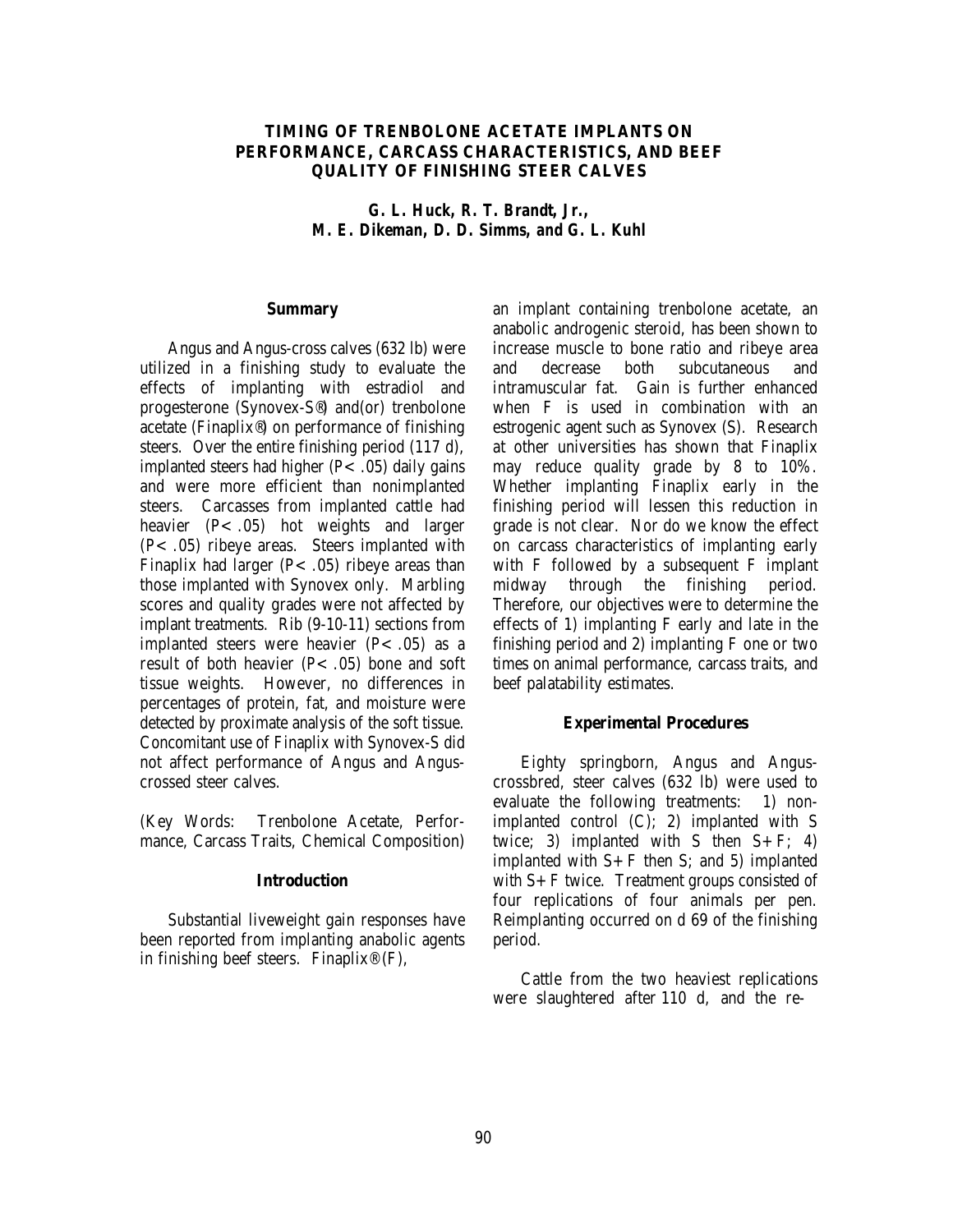maining two replications were slaughtered 14 d later, at the IBP Inc. packing plant in Emporia, Kansas. USDA quality and yield grades were obtained 24 h postmortem. Whole rib sections from all steers were removed and shipped to the KSU Meats Laboratory and aged until 6 d postmortem. Two 1-inch-thick ribeye steaks were removed for Warner-Bratzler shear and collagen solubility determinations. The 9-10-11 rib section was isolated, weighed and physically separated into bone and soft tissue components. The soft tissue was ground, subsampled, and frozen for subsequent chemical analysis.

#### **Results and Discussion**

Implanted steers gained 14% faster  $(P<.05)$  while consuming 6% more  $(P<.05)$ dry matter over the entire feeding period, resulting in an 8.3% improvement  $(P<.05)$  in feed efficiency over control steers (Table 1). No significant differences were observed in ADG, feed intake, or feed efficiency among the implanted treatment groups.

Marbling scores and quality grades were not affected by implant treatment. This is in contrast to other university research showing that implanted cattle may have carcasses with lower USDA quality grades than non-implanted cattle. Steers in our experiment were of Angus or Angus-cross breeding, which suggests that breed type may have had a stronger influence than the implant treatment on quality grade.

Nonimplanted control cattle had lower (P<.05) hot carcass weights and smaller  $(P<.05)$  ribeye areas than implanted cattle. Steers implanted with Finaplix once or twice had larger  $(P<.05)$  ribeye areas than those implanted with S alone. Further, steers implanted twice with Finaplix had 3.4% larger  $(P<.05)$  ribeye areas than steers implanted only once. Implanting had no significant effect on dressing percent, kidney knob, or USDA yield grade, although steers implanted with Finaplix had numerically lower yield grades.

Weights of the 9-10-11 rib sections were higher ( $P$ < .05) for implanted cattle because of an increase  $(P<.05)$  in weight of both bone and soft tissue. Proximate analysis of the soft tissue from the 9, 10 and 11th rib sections indicated that implanting with Finaplix either once or twice, early or late, in the finishing period had no significant effect on soft tissue chemical composition. However, the soft tissue from steers receiving F was 4.7% higher in protein and 8.2% lower in fat content than control steers. This suggests a trend for more protein and less fat accretion in steers implanted with Finaplix versus nonimplanted steers.

Estimates of palatability as measured by Warner-Bratzler shear and collagen content did not differ among treatments. This suggests that implanting young finishing cattle with  $S$  or  $S + F$ does not affect beef palatability.